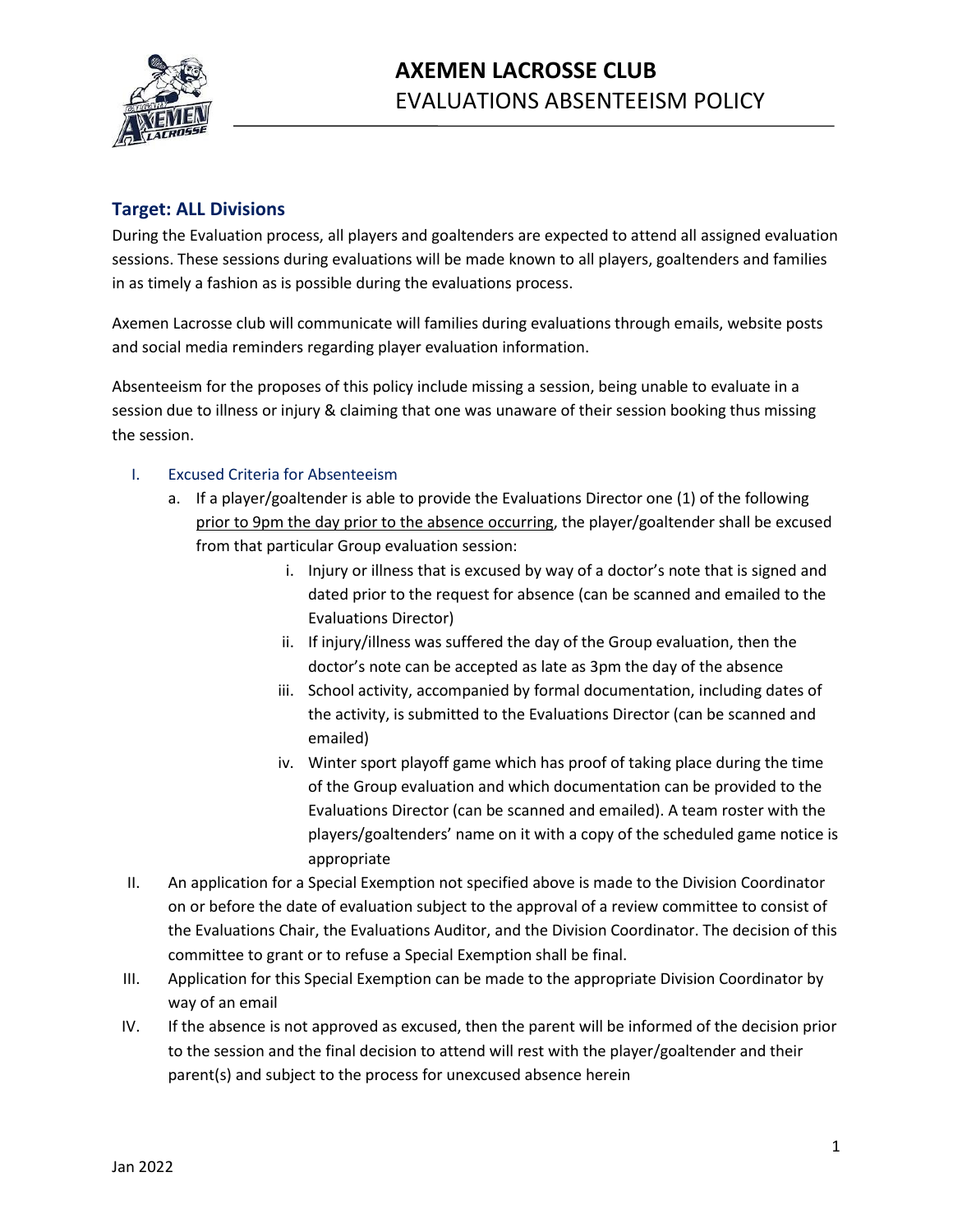

- V. Evaluations Director reserves the right to refuse to issue an excused absence if the above criteria are not met
- VI. If an excused absence is not issued (as above) then the absence will be deemed an unexcused absence and subject to the process herein
- VII. Process that occurs once a Player is absent from an Evaluation Session Unexcused Non Parity Divisions (10U to 16U Boys inclusive)
	- a. If the Absence occurs, and the Excused Criteria for Absence has not been met, the player will be ranked last for that session.
	- b. Players will not be protected from movement from their current evaluation Group
	- c. The player will then be ranked, within the current evaluation Group, based on their absent score
- VIII. Process that occurs once a Player is absent from an Evaluation Session Excused Non Parity Divisions (10U to 16U Boys inclusive)
	- a. If the Absence occurs and the Excused Criteria for Absence has been met, the player will be marked absent for the evaluation session & will be linked to players of similar evaluated skill. The player will receive the average score of the player immediately ahead 1 position and immediately behind 1 position from the player's current evaluated position within the current evaluation Group
	- b. Players will not be protected from movement from their current evaluation Group in the event of an excused linked score
	- c. The player will then be ranked, within the current evaluation Group, based on their averaged absent ranking without any additional penalty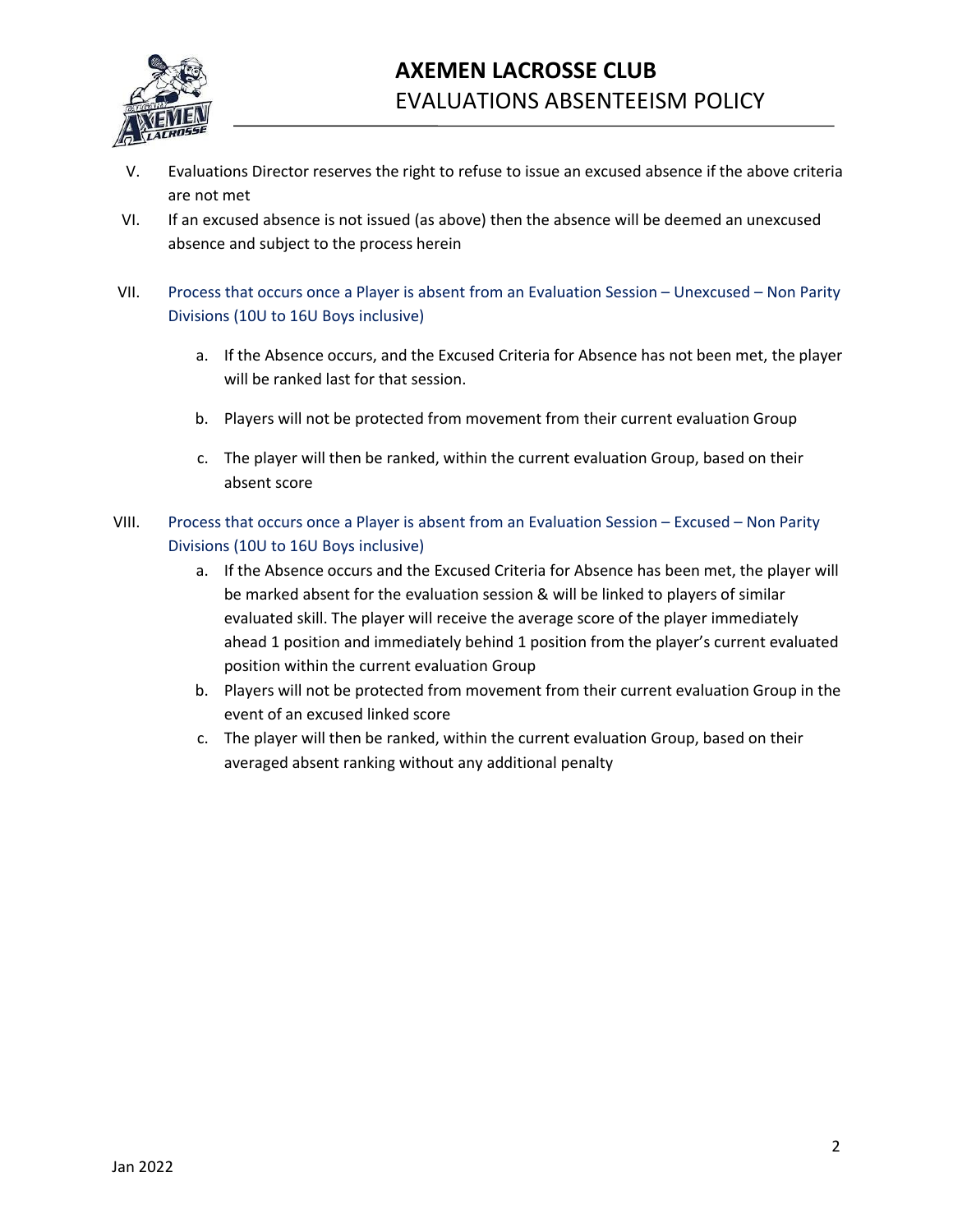

- X. Process that occurs once a Player is Absent from an Evaluation Session Unexcused Parity Divisions (6U, 8U)
	- a. If the Absence occurs and the Excused Criteria for Absence has not been met, the player will be marked absent for the evaluation session ranked last in the group for that session.
	- b. Players will not be protected from movement from their current evaluation Group in the event of an excused linked score

- XI. Process that occurs once a Player is Absent from an Evaluation Session Excused Parity Divisions (6U, 8U)
	- a. If the Absence occurs and the Excused Criteria for Absence has been met, the player will be marked absent for the evaluation session & will be linked to players of similar evaluated skill. The player will receive the average rank of the player immediately ahead 1 position and immediately behind 1 position from the player's current evaluated position within the current evaluation Group for the session missed.
	- b. Players will not be protected from movement from their current evaluation Group in the event of an excused linked score
- XII. Process that occurs once a Goaltender is absent from an Evaluation Session Unexcused Non Parity Divisions (10U to 16U Boys inclusive)
	- a. If the Absence occurs, and the Excused Criteria for Absence has not been met, the goaltender will be marked absent for the evaluation session and the goaltender will be ranked last in the group for that session.
	- b. Goaltenders will not be protected from movement from their current evaluation Group in the event of an unexcused absence